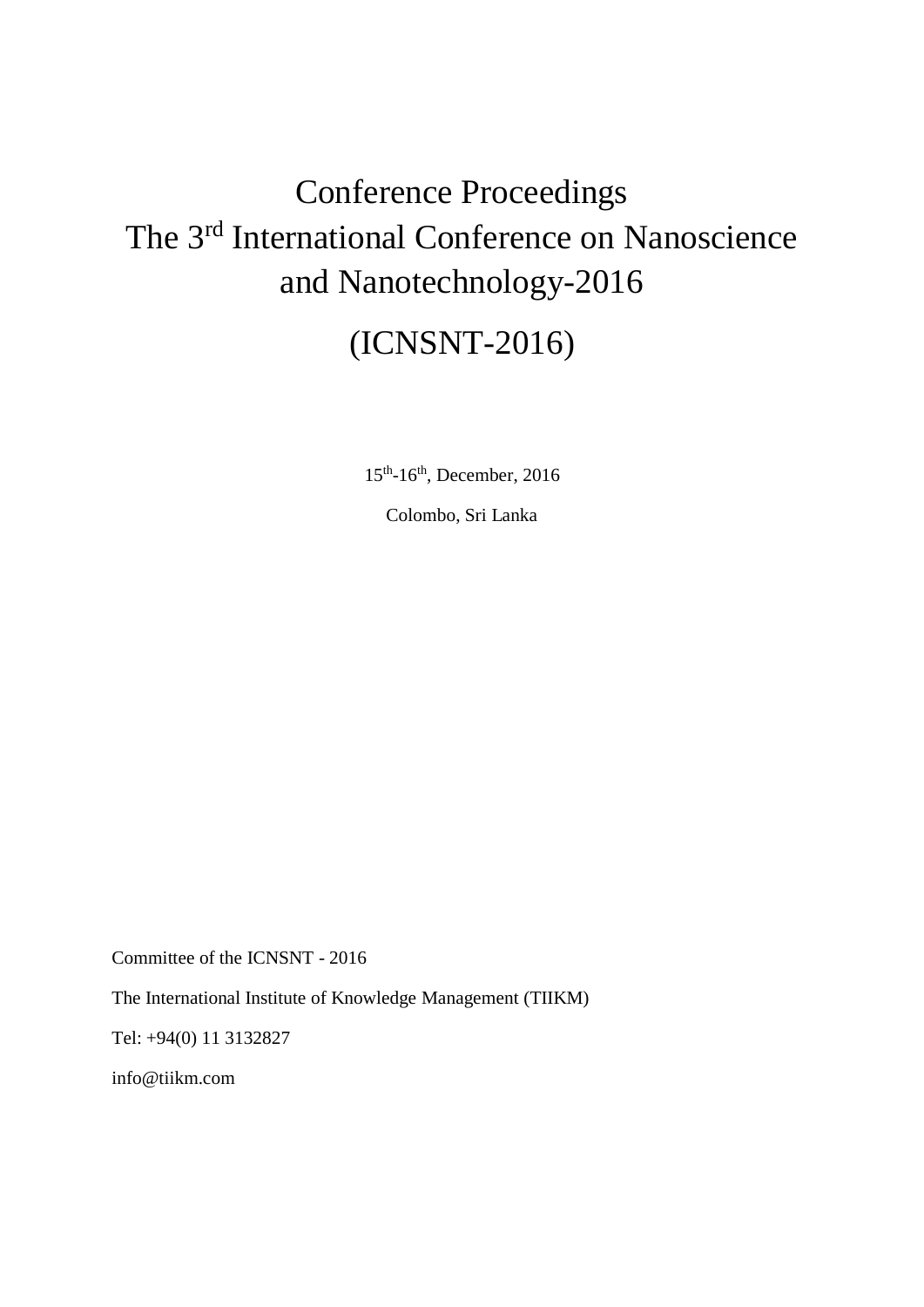# **Disclaimer**

The responsibility for opinions expressed, in articles, studies and other contributions in this publication rests solely with their authors, and this publication does not constitute an endorsement by the ICNSNT or TIIKM of the opinions so expressed in them.

Official website of the conference

www.nanoconference.co

| Conference Proceedings of the 3 <sup>rd</sup> International Conference on Nanoscience and<br>Nanotechnology-2016 (ICNSNT-2016) |  |  |  |
|--------------------------------------------------------------------------------------------------------------------------------|--|--|--|
| Edited by Prof. K.M. Nalin de Silva and Others                                                                                 |  |  |  |
|                                                                                                                                |  |  |  |
|                                                                                                                                |  |  |  |
| ISSN: 2386-1215 online                                                                                                         |  |  |  |
| Copyright @ TIIKM                                                                                                              |  |  |  |
| All rights are reserved according to the code of intellectual property act of Sri Lanka,<br>2003                               |  |  |  |
| Published by The International Institute of Knowledge Management (TIIKM)                                                       |  |  |  |
|                                                                                                                                |  |  |  |
| Tel: +94(0) 11 3132827                                                                                                         |  |  |  |
| Fax: $+94(0)$ 11 2835571                                                                                                       |  |  |  |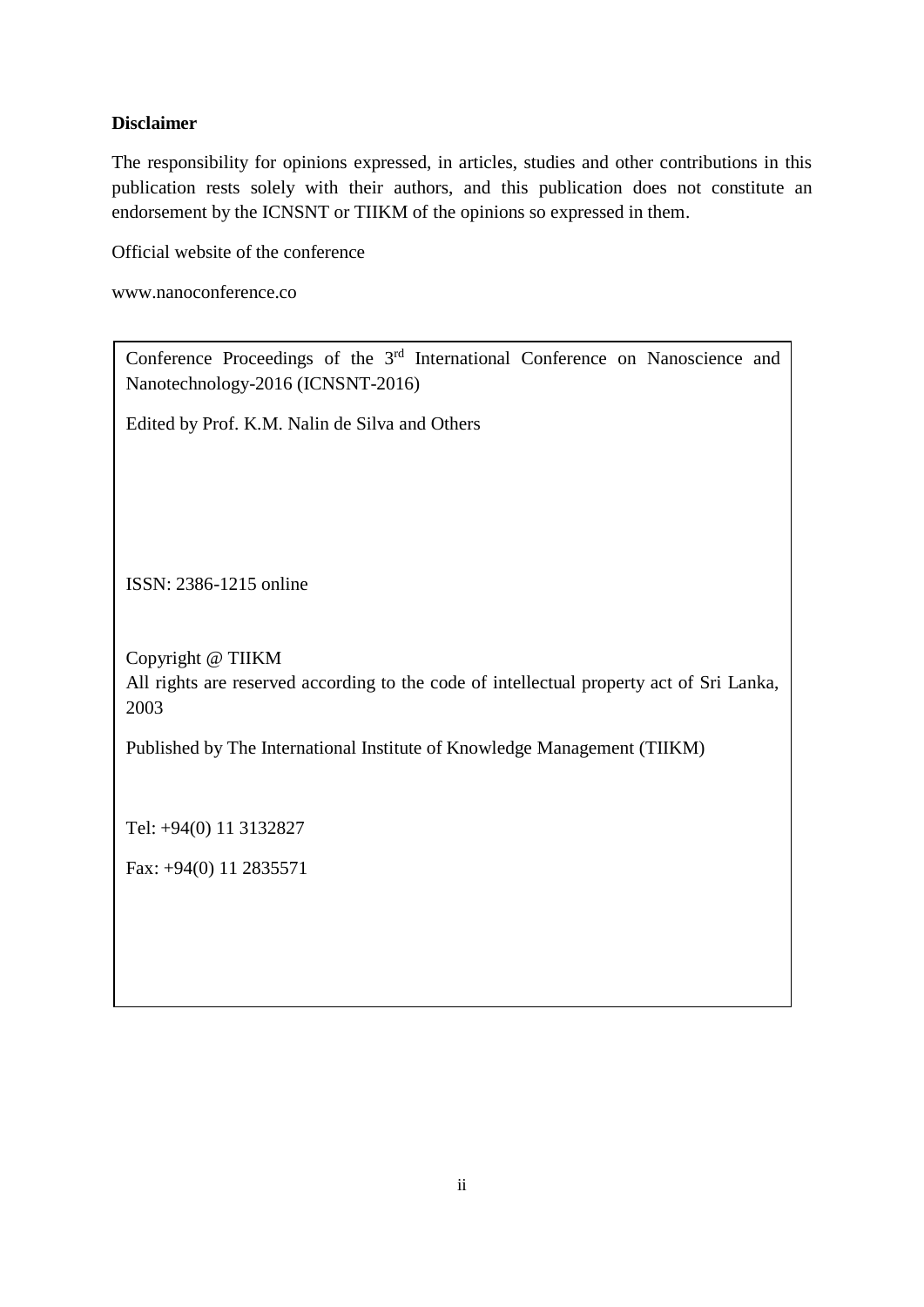# **Hosted By:**

University of Peradeniya, Sri Lanka

### **Academic Partner:**

Kalasalingam University, India

# **Strategic Partners:**

European Nanoscience and Nanotechnology Association

Sri Lanka Convention Bureau

# **Organized By:**

The International Institute of Knowledge Management (TIIKM)

### **ICNSNT 2016 Committee**

| PROF. K.M. NALIN DE SILVA | (Chair, ICNSNT 2016)                                                                                                                                                           |
|---------------------------|--------------------------------------------------------------------------------------------------------------------------------------------------------------------------------|
|                           | Professor of Chemistry, University of Colombo<br>and Science Team Leader, Sri Lanka Institute of<br>Nanotechnology (SLINTEC), Sri Lanka                                        |
| PROF. C.N.R. RAO          | (Keynote Speaker, ICNSNT 2016)                                                                                                                                                 |
|                           | Professor,<br><i>National</i><br>Research<br>Honorary<br>President and Linus Pauling Research Professor,<br>Jawaharlal Nehru Center for Advanced Scientific<br>Research, India |
| PROF. MOHAN EDIRISINGHE   | (Keynote Speaker, ICNSNT 2016)                                                                                                                                                 |
|                           | Bonfield Chair of Biomaterials, Department of<br>Mechanical Engineering, Faculty of Engineering<br>Science, University College London                                          |
| PROF. MORINOBU ENDO       | (Keynote Speaker, ICNSNT 2016)                                                                                                                                                 |
|                           | of Electrical and Electronic<br>Department<br>Engineering, Faculty of Engineering, Shinshu<br>University, Japan                                                                |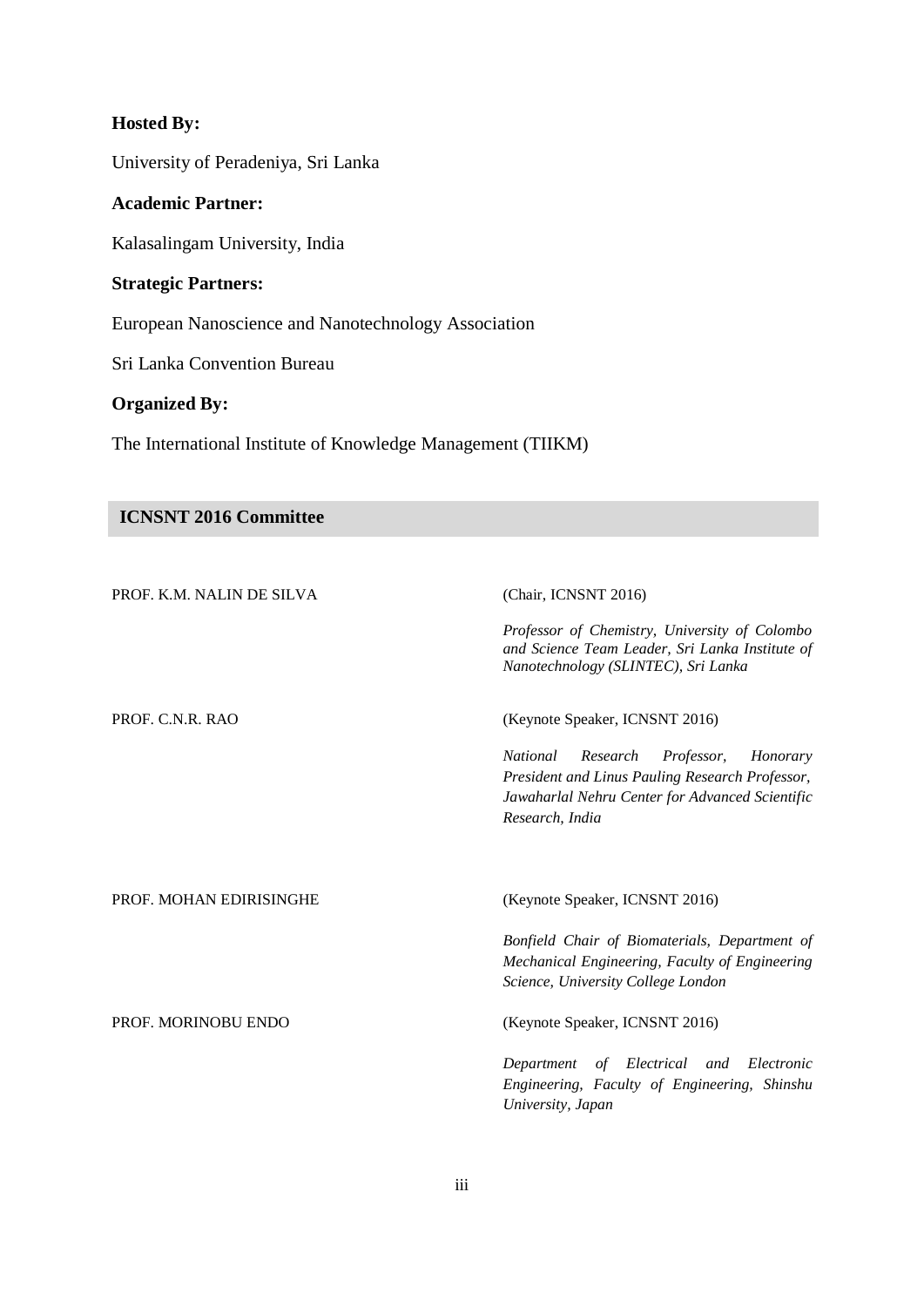| PROF. R.M. GAMINI RAJAPAKSE | (Keynote Speaker, ICNSNT 2016)                                          |
|-----------------------------|-------------------------------------------------------------------------|
|                             | Senior Professor in Chemistry at University of<br>Peradeniya, Sri Lanka |
| PROF. P. RAVIRAJAN          | (Plenary Speaker, ICNSNT 2016)                                          |
|                             | University of Jaffna, Sri Lanka                                         |
| DR. ROHINI M. DE SILVA      | (Plenary Speaker, ICNSNT 2016)                                          |
|                             | University of Colombo, Sri Lanka                                        |
| DR. T. THEIVASANTHI         | (Plenary Speaker, ICNSNT 2016)                                          |
|                             | International Research Center Kalasalingam<br>University, India         |
| DR. MANTHILAKE              | (Session Chair, ICNSNT 2016)                                            |
| DR. RANGIKA DE SILVA        | (Session Chair, ICNSNT 2016)                                            |
| DR. LAKSHITHA PAHALAGEDERA  | (Session Chair, ICNSNT 2016)                                            |
|                             | Sri Lanka institute of Nanotechnology, Sri Lanka                        |
| DR. LAHIRU WIJENAYAKE       | (Session Chair, ICNSNT 2016)                                            |
|                             | Sri Lanka Institute of Nanotechnology, Sri Lanka                        |
| MR. ISANKA. P. GAMAGE       | (Conference Convener, ICNSNT 2016)                                      |
|                             | The International Institute of Knowledge<br>Management                  |
|                             |                                                                         |
| MR. OSHADEE WITHANAWASAM    | (Conference Publication Chair, ICNSNT 2016)                             |
|                             | The International Institute of Knowledge<br>Management                  |
| MR. SARANGA MEEPITIYA       | (Conference Coordinator, ICNSNT 2016)                                   |
|                             | The International Institute of Knowledge<br>Management                  |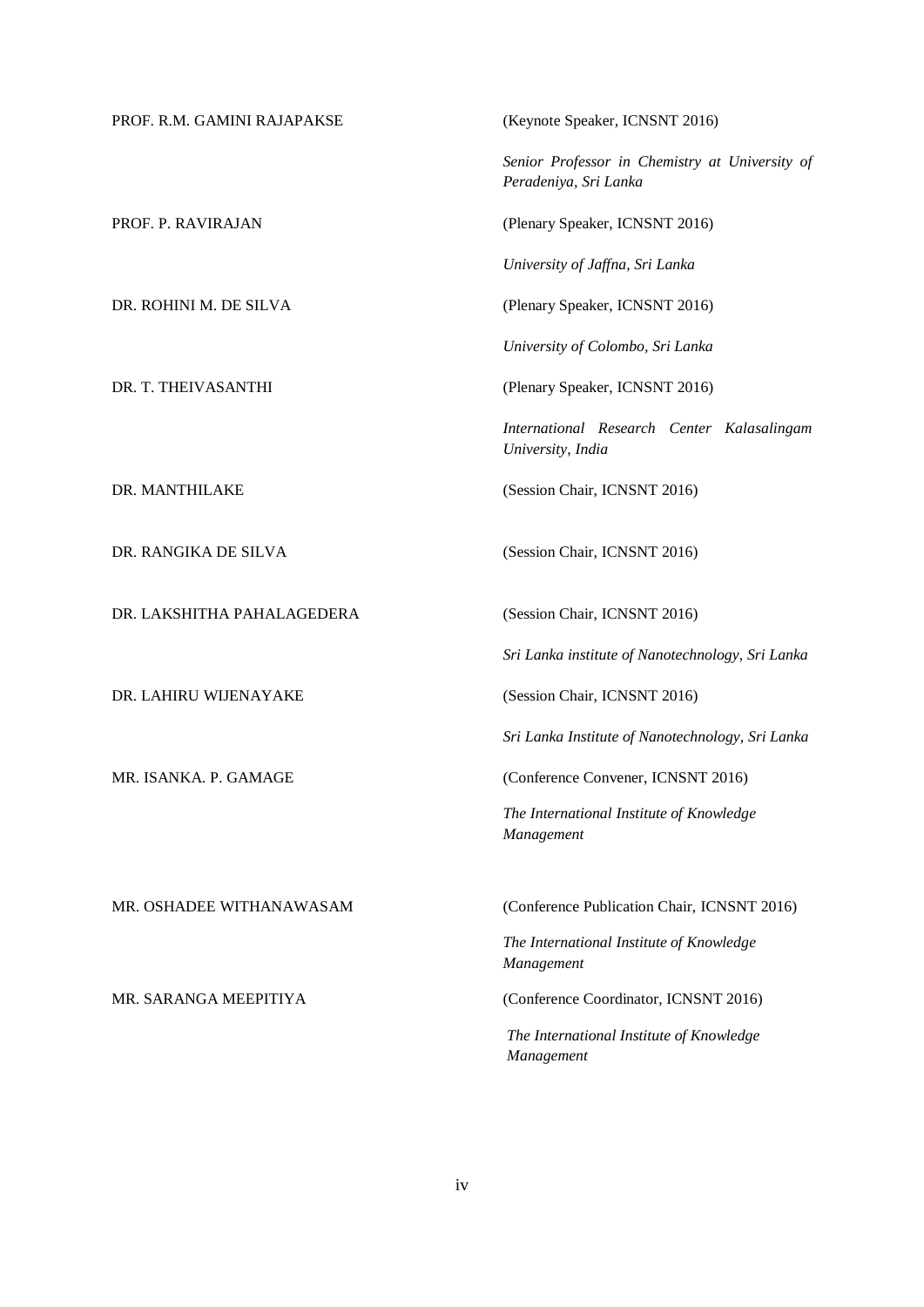#### **Editorial Board-ICOM 2013 Editorial Board - ICNSNT - 2016**

#### **Editor in Chief**

Prof. K.M. Nalin De Silva, *Professor of Chemistry, University of Colombo and Science Team Leader, Sri Lanka Institute of Nanotechnology (SLINTEC), Sri Lanka*

#### **Editorial Board**

Prof. R.M. Gamini Rajapakse, *Senior Professor in Chemistry at University of Peradeniya, Sri Lanka*

Prof. P. Ravirajan, *University of Jaffna, Sri Lanka*

*The Editorial Board is not responsible for the content of any abstract*

#### **Scientific Committee - ICNSNT - 2016**

Dr. Shivatharsiny Rasalingam, *University of Jaffna, Sri Lanka*

Prof P.Pramanik, *GLA University, India*

Dr. Kumar Sunil, *Indian Institute of Technology Delhi, India*

Prof. Jonas Fransson, *Uppsala University, Sweden*

Prof. Farid El-Daoushy, *Uppsala University, Sweden*

Dr. Ghosh Santanu , *Indian Institute of Technology Delhi, India*

Dr. T. Theivasanthi, *Kalasalingam University, India*

Prof. Srivastava Pankaj, *Indian Institute of Technology Delhi, India*

Dr. Nirali H. Gondaliya, *SVM Institute of Technology, Bharuch, Gujarat, India*

Dr. K. Selvaraj, *Kalasalingam University, India*

Dr. M. Swaminathan, *Kalasalingam University, India*

Björgvin Hjörvarsson, *Uppsala University, Sweden*

Dr. W.M.A.T. Bandara, *University of Peradeniya, Sri Lanka*

Dr. V.N. Seneviratne, *University of Peradeniya, Sri Lanka*

Dr. S.C. Rajapakse , *University of Peradeniya, Sri Lanka*

Dr. V.A. Seneviratne, *University of Peradeniya, Sri Lanka*

Dr. B.S. Dassanayake, *University of Peradeniya, Sri Lanka*

Prof. Chintakindi Sanjay, *Gitam University, Hyderabad, India*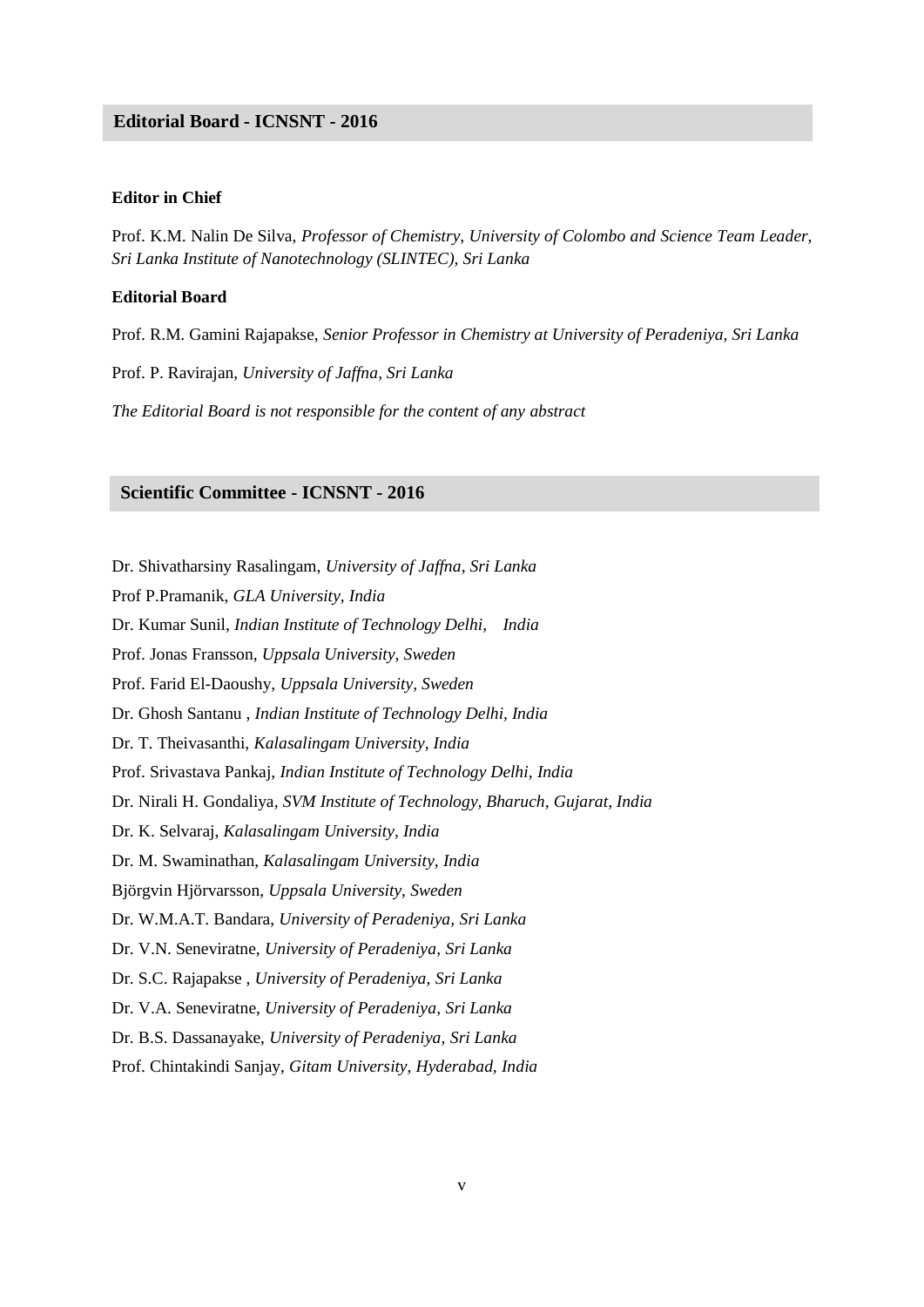| Low Voltage and High Field-Effect Mobility Thin Film Transistor | $1-6$ |
|-----------------------------------------------------------------|-------|
| Using Crystalline Polymer Nanocomposite as Gate Dielectric      |       |

*Debabrata Bhadra*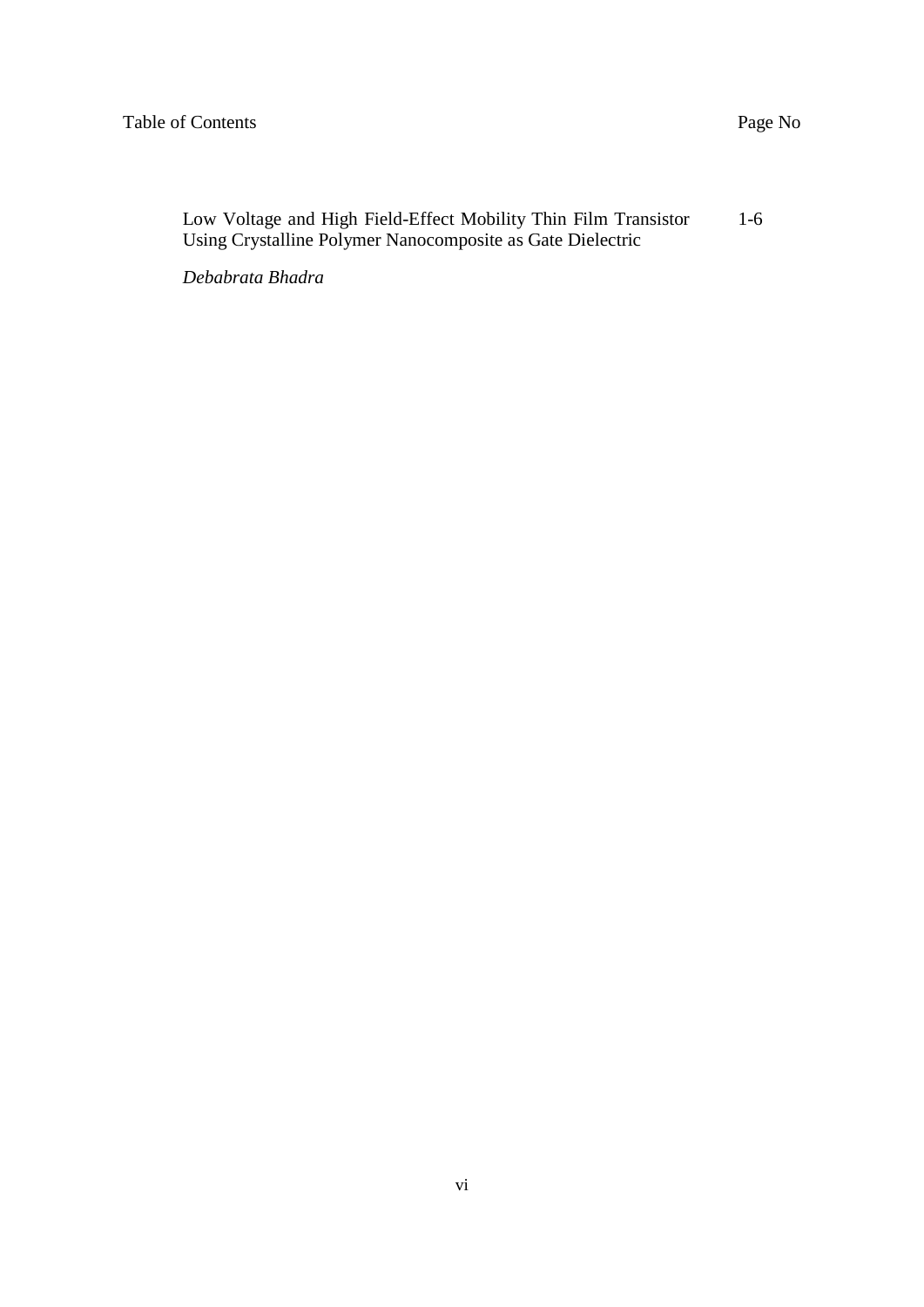# **LOW VOLTAGE AND HIGH FIELD-EFFECT MOBILITY THIN FILM TRANSISTOR USING CRYSTALLINE POLYMER NANOCOMPOSITE AS GATE DIELECTRIC**

Debabrata Bhadra1,2

*<sup>1</sup>Department of Physics, Bhairab Ganguly College, Kolkata-56, India*

*<sup>2</sup>Department of Solid State Physics, Indian Association for the Cultivation of Science, Kolkata-32, India*

**Abstract:** Anthracene thin-film transistor (TFT) with an ultrathin layer (~450nm) of Poly-vinylidene fluoride (PVDF)/CuO nanocomposites as a gate insulator have been fabricated. A device with excellent electrical characteristics at low operating voltages has been designed. Different layers of the film were also prepared to achieve the best optimization of ideal gate insulator with various static dielectric constant (εr ). Capacitance density, leakage current at 1V gate voltage and electrical characteristics of OFETs with a single and multi layer films were investigated. This device was found to have highest field effect mobility of 2.27 cm2/Vs, a threshold voltage of 0.34V, an exceptionally low sub threshold slope of 380 mV/decade and an on/off ratio of 106. The output characteristic of OFET after poling were changed and exhibited linear current-voltage relationship showing the evidence of large polarization. The stable performance of the OFET after poling operation makes it reliable in temperature sensor applications. Such High-ε CuO/PVDF gate dielectric appears to be highly promising candidates for organic non-volatile memory and sensor field-effect transistors (FETs).

**Keywords**: Organic Field Effect Transistors, gate dielectric, thin film transistor, Organic semiconductor

#### **INTRODUCTION**

Organic Field Effect Transistors (OFETs) are drawing much more attention during the last few years due to their reasonably lower cost, higher performance and good compatibility with flexible electronic applications such as memory, radio frequency identification, sensors etc.  $1-5$  Despite a number of interesting properties the traditional materials (silicon, silicon dioxide etc.) have reached their fundamental material limits in the device performance in scaled devices due to its very low dielectric constant( $k=3.9$ ) where gate material with high dielectric constant is necessary to enable the required drive currents for sub-micrometer devices. Further if we decrease the thickness of  $SiO<sub>2</sub>$  ( $\sim$  2nm) the leakage current dominates. These high leakage currents will invariably compromise the device performance as well as dissipate large amount of  $L \leq 0.1$  is necessary to *d* power. Again typically, ensure that the field created by gate to source voltage  $(V_G)$  and not the lateral field, drain to source

voltage( $V_D$ ), determines the charge distribution within the channel. This technology introduces inexpensive, low temperature processability and large area device processing as well as enables new device functions. To fully realize the flexibility aspects in OFET technology, it is essential to develop polymer based gate dielectrics that may be fabricated via easy solution processing.

Polymers as gate dielectrics have smooth surfaces and afford appropriate surface tension to improve the crystallinity and molecular ordering of the organic semiconductor layer grown on gate dielectric surface. Low voltage operation is possible by reducing the threshold voltage and subthreshold slope (*SS*), SS  $(=\frac{dV_{GS}}{d(\log I_{DS})})$  which are mainly controlled by the properties of gate dielectric rather than organic semiconductors. So, for low operating voltage a high capacitance is required to induce a high density of free carriers at the channel. The field induced current is proportional to the free carrier density induced at the channel-dielectric interface and mobility (µ) of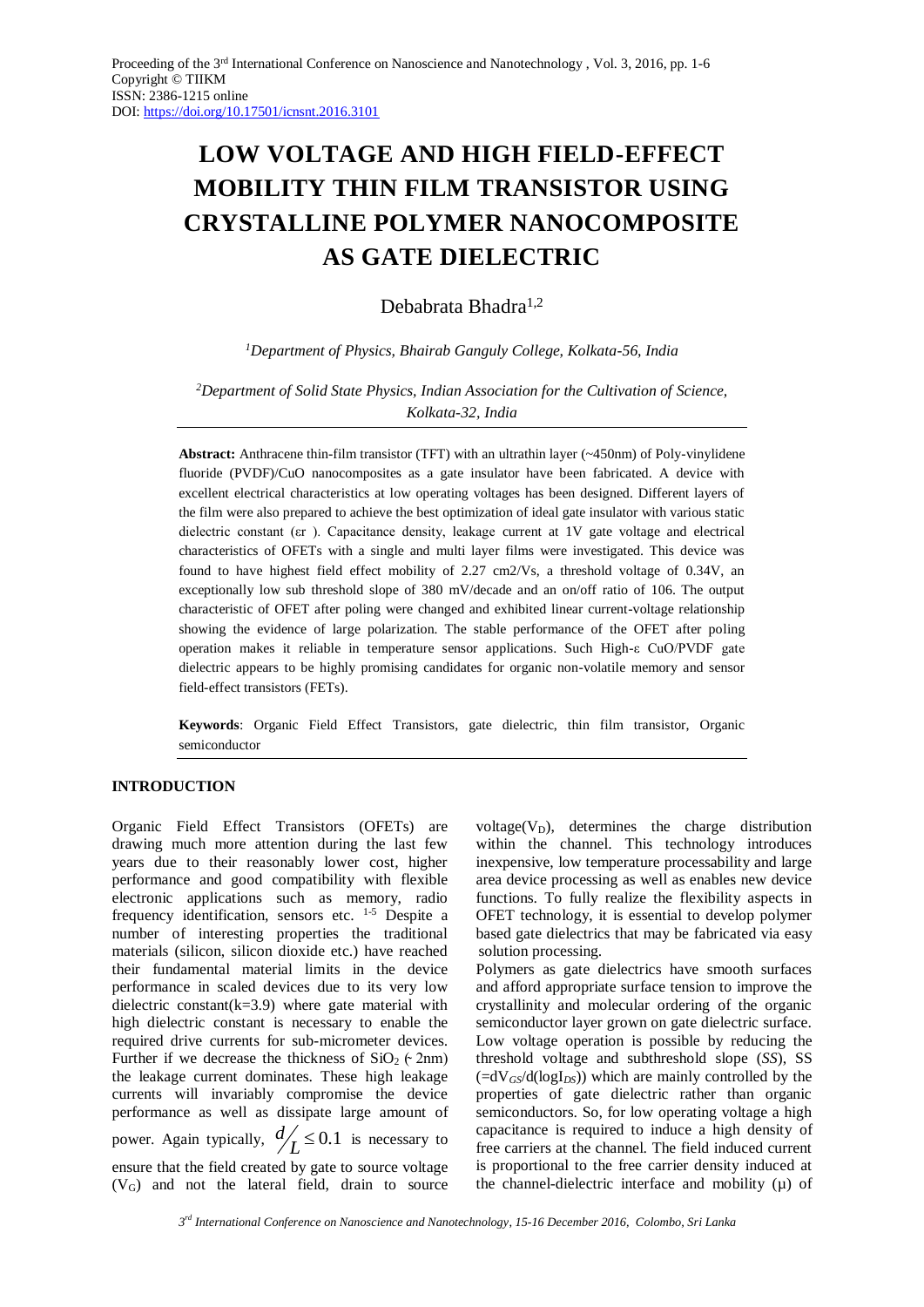the organic semiconductor. Hence, to overcome high operating voltage requirement either high capacitance gate dielectric can be used or, thickness of the gate dielectric layer should be reduced. Several research groups have fabricated OFETs by using polymers and polymer composites. Organic semiconductors have been widely studied from the view point of their fundamental optoelectronic properties and their potential applications such as organic light emitting diode (OLED), organic field effect transistors (OFETs), photovoltaic cells etc. In the case of acene group of organic semiconductors, pentacene exhibits the highest mobility ( $\mu$ =3.0cm<sup>2</sup>/Vs) among OFETs. However, chemical modification of pentacene has a difficulty due to its low solubility in common organic solvents as well as instability in air. Hence, anthracene has attracted our attention because of its better solubility. The OFETs with anthracene as organic semiconductor exhibits efficient charge transportation systems.

In this paper, a low voltage operable OFET with high-k PVDF-CuO nanocomposite gate dielectric layer and benzanthracene as organic semiconductor have been fabricated for temperature sensing applications. A very simple fabrication process has been used along with step wise poling process for enhancing the pyroelctric effects on the device performance. The output characteristic of OFET after poling were changed and exhibited linear current-voltage relationship showing the evidence of large polarization. The temperature dependent response of the device was also investigated. The stable performance of the OFET after poling operation makes it reliable in temperature sensor applications.

#### **EXPERIMENTAL SECTION**

CuO nanoparticles were prepared by the sol-gel method by reacting at room temperature acquous solutions of copper nitrate and sodium hydroxide at pH=10. The resulting gel was washed several times with distilled water until free of nitrate ions. This gel was then centrifuged and dried in air. The PVDF powder was purchased from Aldrich(99.9%) and N,N-Dimethyleformamide (DMF) from Merch(99.5%). A desired amount of CuO nanoparticles were completely dispersed in 80mL DMF in an ultrasonic bath for 10hours. The calculated quantity of PVDF (such that the amount of CuO in the composite is 10wt% of PVDF) were added into the above suspension and stirred well for 7hours to dissolve the PVDF completely. ITO(Indium Tin Oxide) coated glass was used as substrate where

ITO layer was used as gate electrode(G). Now for the formation of the gate dielectric layer cleaned ITO coated glass was dipped into the solution of PVDF-CuO composite in an angle 35º for 15minutes. Then it was lift-off the solution slowly. The sample was dried at 60ºC for 2hours to remove DMF completely. Next, the sample with gate dielectric layer was annealed on a hot plate at 150ºC so that the PVDF-CuO composite layer melted completely and then it was maintained at this temperature for 3 hours. After that it was cooled naturally upto room temperature in nitrogen atmosphere. We used Anthracene (Aldrich, 98%pure) as organic semiconductor and toluene (Merck, 99.5% pure) as solvent. Required amount of Anthracene powder was added with toluene and stirred in a water bath for 72 hours. The solution was then remained still for atleast 5hours. Subsequently, the organic semiconductor layer was deposited on gate dielectric layer by dip coating process and dried at room temperature. Source(S) and drain(D) electrodes were deposited by a gold coater unit. The thickness of the anthracene thin film was measured by an atomic force microscope (AFM, Park System, XE 100) and was found to be 74 nm using the tapping mode. The transistor characteristics of the anthracene-OTFT were measured by using a KEITHLEY Model 4200- SCS semiconductor characterization system in a dark box at room temperature. Au source/drain top electrodes onto this film were deposited by a thermal evaporation method using a tungsten basket. These electrodes with 100 nm thickness were made through the shadow mask.*.*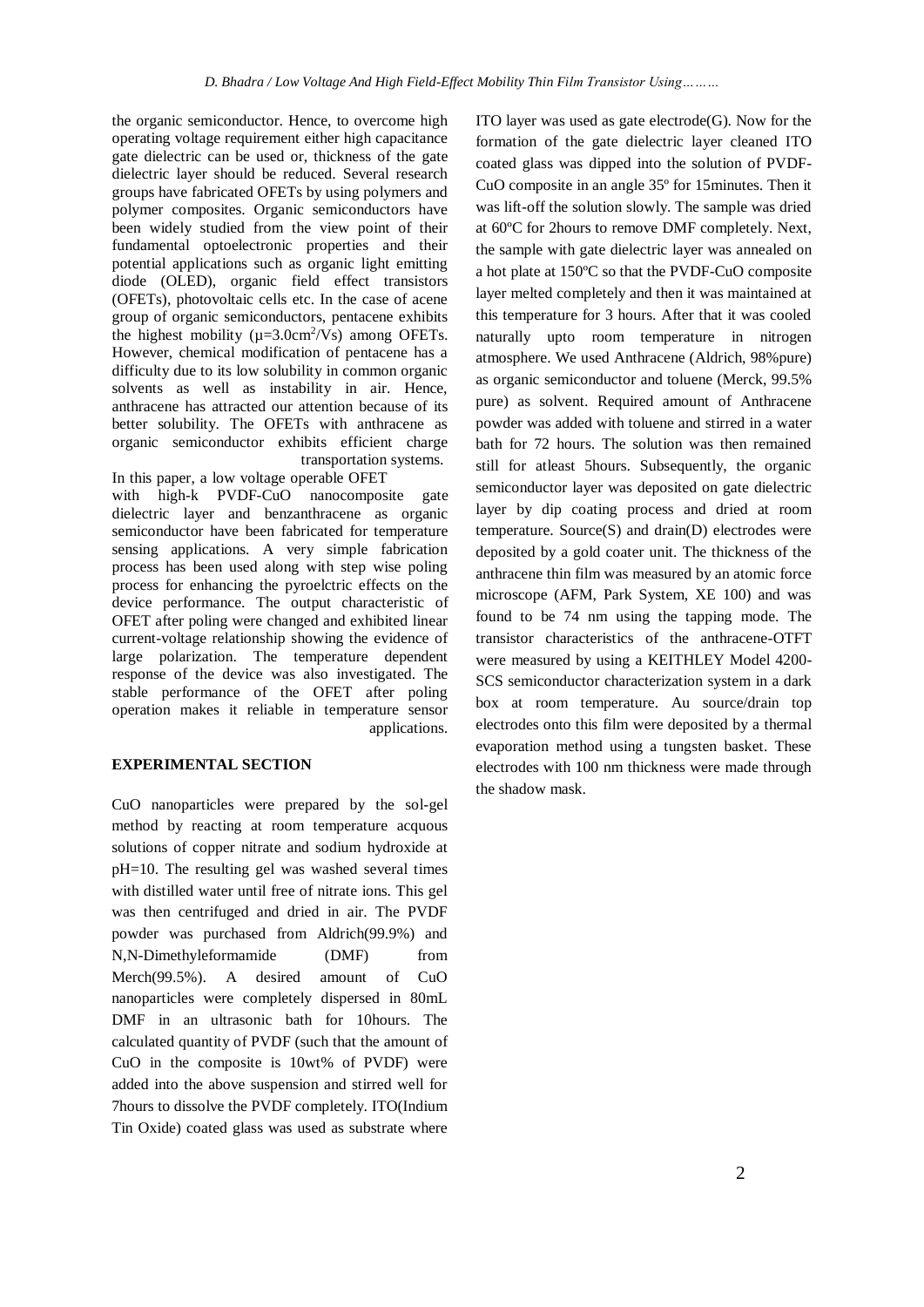#### **RESULTS AND DISCUSSION** The schematic structure of the benzanthracene-OTFT



Fig. 1. Schematic diagram of the as-prepared anthracene Organic thin-film transistor structure with PVDF/CuO nanocomposite as gate dielectric.



Fig. 2.(a) The AFM image and height profile for a cross-linked PVDF film blended with 10 vol% CuO nanoparticles. (b) One-dimensional AFM images of anthracene film. (c) Thickness of the anthracene TFT using PVDF/CuO composite as gate dielectric as revealed from AFM image.

is shown in Fig. 1 of the on chip poling process where the source (S) and drain (D) electrodes were grounded and gate electrode was connected to a negative bias. The organic semiconductor layer (Benzanthracene in this case) and gate electrode (ITO in this case) acted as poling electrode and a uniform poling electric field was produced across the gate dielectric (PVDF/CuO composite) layer. The surface morphology of the benzanthracene thin film was examined using an AFM. The AFM images in three dimensional of the organic active layer are shown in Fig. 2a and b. As seen in Fig. 2a and b, the benzanthracene thin film is formed from homogeneous small crystal grains with an average diameter about 200 nm. The roughness for the benzanthracene thin film was found to be 3.878 nm. The roughness and grain size parameters are important parameters affecting electrical performance of OTFTs. As displayed in the AFM image (Fig. 2b), PVDF polymer layer showed a pinhole-free and very smooth surface with root mean square (RMS) roughness of 0.144 nm within a  $5\times5$  mm2 scan scale. The smooth dielectric surface is essential for the wellordered anthracene molecular stacking. Charge transport takes place primarily within the first few layers of semiconductor molecules near the semiconductor/insulator interface and the device performance is dominated by these interfacial layers. AFM image of a 2 nm thick anthracene layer was captured to examine the surface morphology, as given in Fig. 2c. The image shows that the initial layer of molecules fully covered the substrate in a flat 2D plane except for a few small voids. The rms roughness of the dielectric film with 10 vol% GO nanoparticles is  $\sim$ 12.8 nm, which is much rougher than that of the pure crossed-linked PVDF film  $(-0.3)$ nm). This suggests that there are probably some defects present in the gate insulator, which may cause the current leakage. This problem is likely to be resolved in the future by engineering the nanoparticle with side groups soluble in organic solvent. The morphology of the polymer thin film will be smoothened, subsequently reducing the leakage current.

 $\bullet$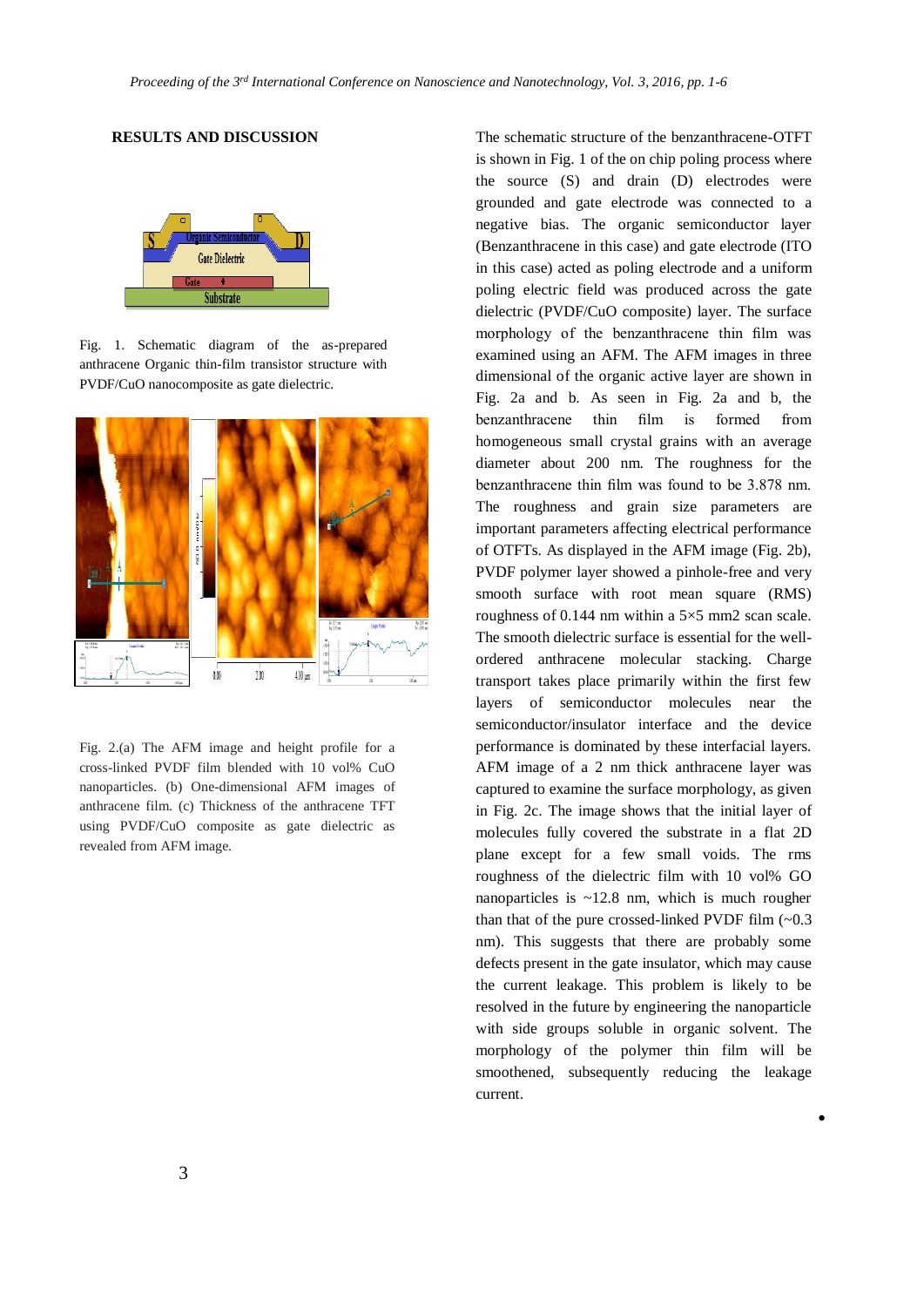The output characteristics (drain current,  $I_D$  vs. drainsource voltage,  $V_{DS}$ ) at different gate-source voltage, VG of the Organic Field Effect Transistor (OFET) before poling shown in Fig. 3(a) are similar to those of conventional ferroelectric field effect transistors  $(FeFETs).<sup>26-27</sup>$  As seen in Fig. 3, the drain current increases with drain voltage and reaches a saturation due to a pinch-off of the active channel of the transistor. The benzanthracene OFET works in a pchannel operational mode because the drain current increases with negative gate voltages. This indicates that benzanthracene has p-type charge transport material. One of the interesting features of these devices is the saturation of drain current  $(I_D)$  at higher drain-source voltage  $(V_{DS})$ . Contrastingly, for the present device, the saturation occurs, for example, at a drain-source voltage ( $V_{DS}$ ) of  $\sim$  -0.5V for a gatesource voltage  $(V_{GS})$  of -0.2V. It is clearly seen that the operating voltage is much lower compared to those of similar other reported works.<sup>28</sup> One of the reason behind this might be for the use of PVDF/CuO composite as gate dielectric whose capacitance is sufficiently large  $(C_i=32.18nF)$ . The operating voltage of OFET depends critically on the nature of gate dielectric materials and their interfacial properties, because the surface of the gate dielectric material make a contact with the channel through which drain current flows. Hence, a gate dielectric of higher capacitance induces higher charge injection into the organic semiconductor layer at a particular gate voltage, allowing a lower operating voltage. Figure 3(b) shows the transfer characteristic of the device from where we calculated the transconductance,<sup>29</sup> of about  $17 \mu S$  at  $V_{DS}$  = -0.5V close to the highest reported so far for SWCNT-FETs <sup>30</sup> and testifies superior gate coupling and to a large carrier field-effect mobility. The device exhibits a threshold voltage between -0.05 and -0.5 V, depending on whether the threshold voltage is estimated from the plot of the square root of the drain current versus gate-source voltage or from the plot of the drain current versus drain-source voltage. PVDF/CuO is a p-type semiconductor and the device operates in the accumulation mode. However, since the turn-off voltage is small compared to practical supply voltages, the full ON/OFF ratio between accumulation and depletion can be exploited in many circuit applications. It is typically  $10^6$  (between

 $Vg=0.1$  V and  $Vg=0.5$  V) but on some samples  $ON/OFF$  ratios as high as  $10<sup>7</sup>$  have been obtained. The turn-on characteristics are sharp with a small subthreshold slope  $S = [d(logIsd)/dVg]^{-1}$  of 0.4 V/decade. To the best of our knowledge, these are the best ON/OFF characteristics reported for an organic TFT. They are comparable to that of an a-Si TFT.<sup>31</sup>

Charge carrier mobilities, however, are still an order of magnitude lower than for a-Si. From the transfer characteristics in the saturation regime, the mobility is extracted according to the following relation $31$ 

$$
I_{SD} = \frac{W \times C_i}{2 \times L} \cdot \mu_{FE}^{sat} \cdot (V_G - V_T)^2
$$
 (1)



Fig. 3 (a)  $I_D$  vs. drain-source voltage,  $V_{DS}$  at different  $V<sub>G</sub>(b)$  shows the transfer characteristic (c)  $I_D$  and Sq. root of  $I_D$  as a function of  $V_G$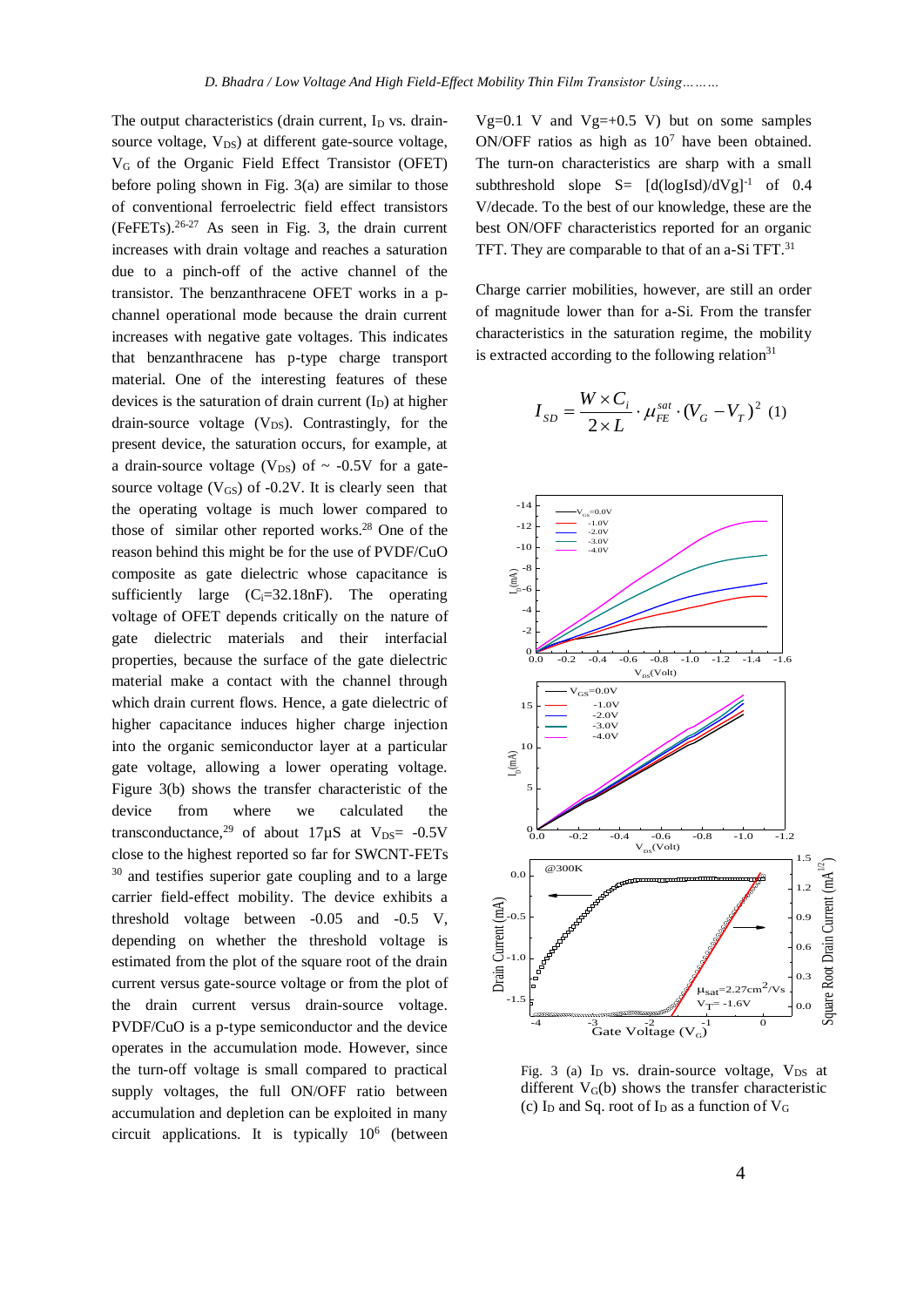Where  $\mu$  is the field-effect mobility, C<sub>i</sub>=32.18 nF/cm<sup>2</sup> is insulator (PVDF/CuO dielectric layer) capacitance, and W and L are the width and length of the channel, respectively, and  $V_T$  is the threshold voltage. The average field-effect mobility was a  $1.1 \pm 0.1$  cm<sup>2</sup>/V-s (measured at a gate-source voltage of −1 V, i.e., the

transistor to turn from "off" to "on" and should be as low as possible. Only the values for silicon-oninsulator transistors have approached the theoretical limit thus far, which is close to 60 mV/decade at room temperature.<sup>31</sup> A high subthreshold slope is a traditional weakness of organic transistors that results from their low gate-dielectric capacitance, which reduces swing speed. The fabrication of an OTFT with a subthreshold slope within a factor of 6 of the theoretical limit is a significant leap forward.31 This may be related to the ionic species in the polymer (PVDF in present case) dielectric film remaining from the dichromate cross-linking agent. The experimental characteristics are quadratic only in the range 0.05 V<  $|V_g|$  < 0.25 V and exhibit poor current saturation at higher gate voltages. Within the quadratic range we obtain values of  $\mu$ FE = 0.02–0.05 cm2/V s under optimized deposition conditions. The threshold voltage is low,  $|\bar{V}_T|$  < 0.05 V. The TFT characteristics in Fig. 1(a) reveal some non-ideal features. Near  $V_{DS}=0$ , the output characteristics is nonlinear, especially for higher gate voltages. Above VG=-0.2 V, current saturation becomes poor and VSD has to significantly exceed  $|V_{G}-V_{T}|$  to drive the transistor into saturation. These non-idealities may at least partly be related to a non-ohmic source/drain contact. Although anthracene based OFETs exhibited high device performances at low voltages, critical drawbacks, such as ID hysteresis during gate swing, were found in the transfer curve of the device. The hysteresis present during device operation led to a shift in  $V_{th}$  when the device was switched from off to on, and back to off. This phenomenon prevents this OFET from being used as a driving unit device in display backplanes or logic circuitry in radio frequency identification (RFID) tags, in which Vth must be stable. In our device, hysteresis showed a specific clockwise loop directionality: on-to-off swept transfer curves shifted towards a higher V<sup>G</sup> compared with off-to-on sweeps.

#### **CONCLUSION**

In conclusion, we have demonstrated the potential of using ultrathin layers of PVDF/CuO as insulator for organic semiconductors by preparing a high performance device with low voltage operation. We have also shown that pyroelectric PVDF based insulators can be used to obtain organic transistors

drain saturation voltage), a threshold voltage of 0.34 V, a subthreshold slope of 0.38V/decade and an on/off current ratio of 10<sup>6</sup> were obtained. This fieldeffect mobility is comparable with the best mobilities reported for pentacene TFTs.<sup>30</sup> The subthreshold slope determines the voltage swing required for

with good electrical properties with a cheap and easy process, and that the performance of such devices is significantly improved by using an ultrathin gate insulator of PVDF and their temperature sensitive behavior. The use of of a built-in pyroelectric gate dielectric would reduce the complexity of the fabrication process. The device we fabricated was found to have a field effect mobility of  $1.5 \text{ cm}^2/\text{Vs}$ (close to the best mobilities reported of pentacene TFTs), and an on/off current ratio of  $10<sup>6</sup>$ . Integrating various smart organic dielectric materials directly into the OFET device structure would enable the production of a vast range of functional or smart organic electronic devices.

#### **ACKNOWLEDGEMENTS**

The author is grateful to IACS CSS facility and indebted to BKC lab to carry out this work.

#### **REFERENCES:**

 $<sup>1</sup>$  H. Schmid, Ferroelectrics, 161, 1 (1994).</sup>

<sup>2</sup> T. Kimura, T. Goto, H. Shintani, K. Ishizaka, T. Arima, and Y. Tokura, Nature (London) 426, 55 (2003).

<sup>3</sup> T. Lottermoser, T. Lonkai, U. Amann, D. Hohlwein, J. Ihringer, and M. Fiebig, ibid. 430, 541 (2004).

<sup>4</sup> A. Gupta and R. Chatterjee, J. Appl. Phys. 106 , 024110 (2009).

<sup>5</sup> H. S. Nalwa, Handbook of Low and High Dielectric Constant Materials and Their Applications, Academic Press, London (1999).

<sup>6</sup>Y. B. Cohen, Electroactive Polymer (EAP) Actuators as Artificial Muscles, SPIE Press, Bellingham, WA (2004).

<sup>7</sup> Q. M. Zhang, V. Bharti, and X. Zhao, Science 280, 2101 (1998).

<sup>8</sup> C. C. Homes, T. Vogt, S. M. Shapiro, S. Wakimoto, and A. P. Ramirez, Science 293, 673 (2001).

<sup>9</sup> J. B. Wu, C.W. Nan, Y.H. Lin, and Y. Deng, Phys. Rev. Lett. 89, 217601 (2002).

<sup>10</sup> S. Sarkar, P.K. Jana, B.K. Chaudhuri, and H. Sakata, Appl. Phys. Lett. 89, 212905 (2006).